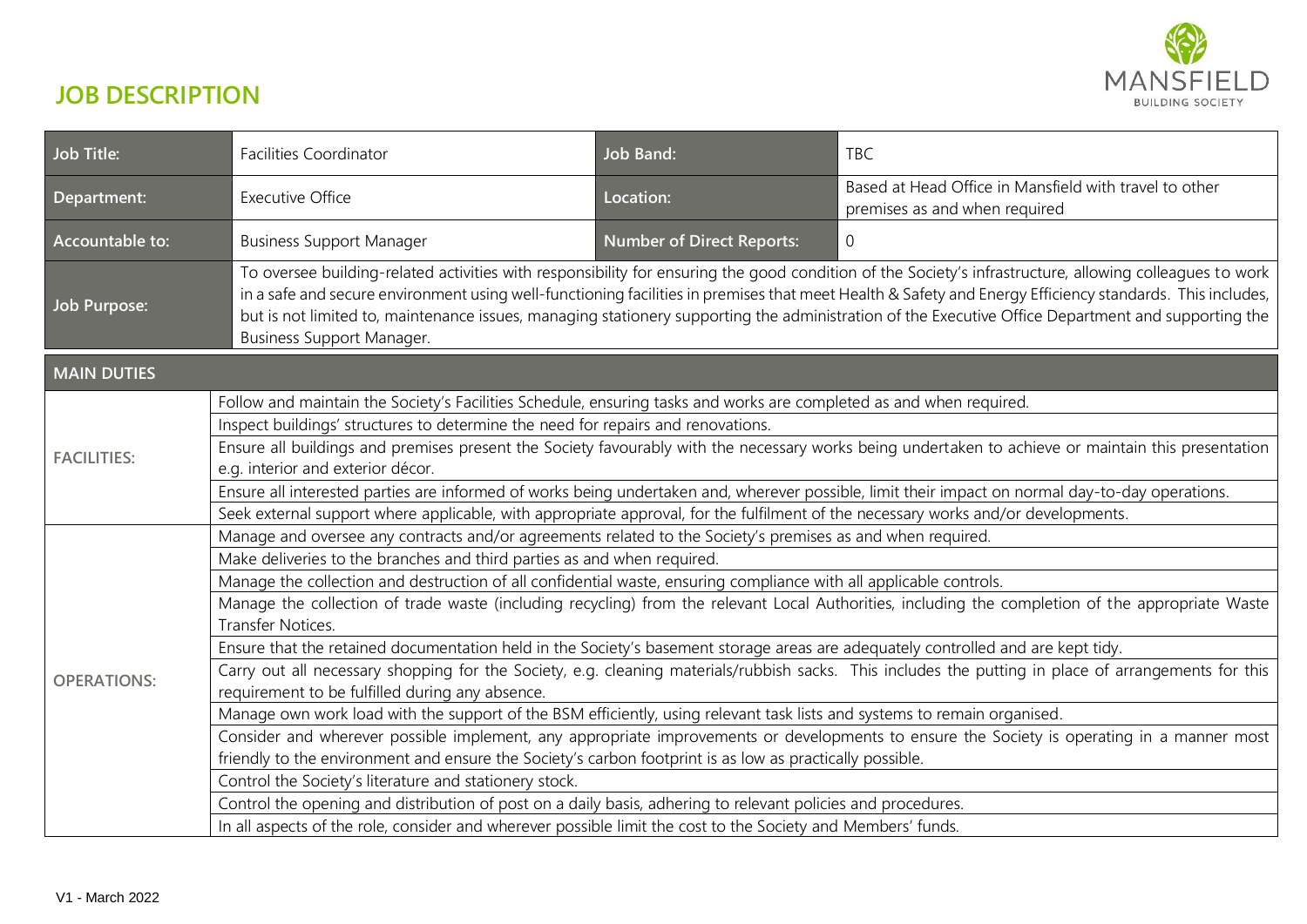|                                                                                                                                                                            | Carry out any specific administrative duties as and when required, e.g. filing colleague signing in sheets, monitoring colleague workplace assessment<br>checklists. |  |  |
|----------------------------------------------------------------------------------------------------------------------------------------------------------------------------|----------------------------------------------------------------------------------------------------------------------------------------------------------------------|--|--|
|                                                                                                                                                                            | Carry out Health & Safety checks as required and ensure necessary action is taken in line with applicable regulation.                                                |  |  |
|                                                                                                                                                                            | Coordinate the necessary activity to ensure the Society is appropriately adhering to and/or mitigating against any findings of conducted Risk                        |  |  |
| <b>HEALTH &amp; SAFETY:</b>                                                                                                                                                | Assessments.                                                                                                                                                         |  |  |
|                                                                                                                                                                            | Ensure the appropriate documentation is retained including, but not limited to, servicing records, log books etc.                                                    |  |  |
|                                                                                                                                                                            | To always have regard for the Health & Safety of oneself, colleagues, visitors and other third parties when carrying out duties.                                     |  |  |
| <b>GENERAL DUTIES:</b>                                                                                                                                                     |                                                                                                                                                                      |  |  |
| Carry out all duties as detailed and in accordance with documented policies and procedures.                                                                                |                                                                                                                                                                      |  |  |
| Maintain risk awareness within your role, ensuring relevant controls are implemented and are operating effectively, reporting of all risk events identified and escalating |                                                                                                                                                                      |  |  |
| risk issues which have the potential to breach the Society's appetite for its risk / control environment.                                                                  |                                                                                                                                                                      |  |  |
| Prepare and collate management information in accordance with laid down procedures and standards.                                                                          |                                                                                                                                                                      |  |  |
| Ensure all targets/objectives as laid down are achieved.                                                                                                                   |                                                                                                                                                                      |  |  |
| Promote the interests of and ensure adherence to the policies and procedures of the Society.                                                                               |                                                                                                                                                                      |  |  |
| Carry out all duties taking into account the principles of Treating Customers Fairly.                                                                                      |                                                                                                                                                                      |  |  |
| To ensure that regulatory requirements in respect of Anti Money Laundering (AML) and Countering Terrorist Financing (CTF) are complied with, including:                    |                                                                                                                                                                      |  |  |
| Understanding the law and personal obligations and responsibilities under it and the potential legal and regulatory penalties for any breach / non-compliance.             |                                                                                                                                                                      |  |  |
| Completion of training as required in order to attain and maintain knowledge and continuing competence in AML systems, controls and procedures.                            |                                                                                                                                                                      |  |  |
| Reporting knowledge or suspicion of any money laundering or terrorist financing activity promptly in accordance with procedures.                                           |                                                                                                                                                                      |  |  |
| Undertake other duties as may be required in the role and department detailed above or any other role in any department or branch of the Society.                          |                                                                                                                                                                      |  |  |
| This job description will be amended in consultation to reflect changes in or to the job.                                                                                  |                                                                                                                                                                      |  |  |
| <b>DATE:</b>                                                                                                                                                               | <b>AGREED:</b>                                                                                                                                                       |  |  |